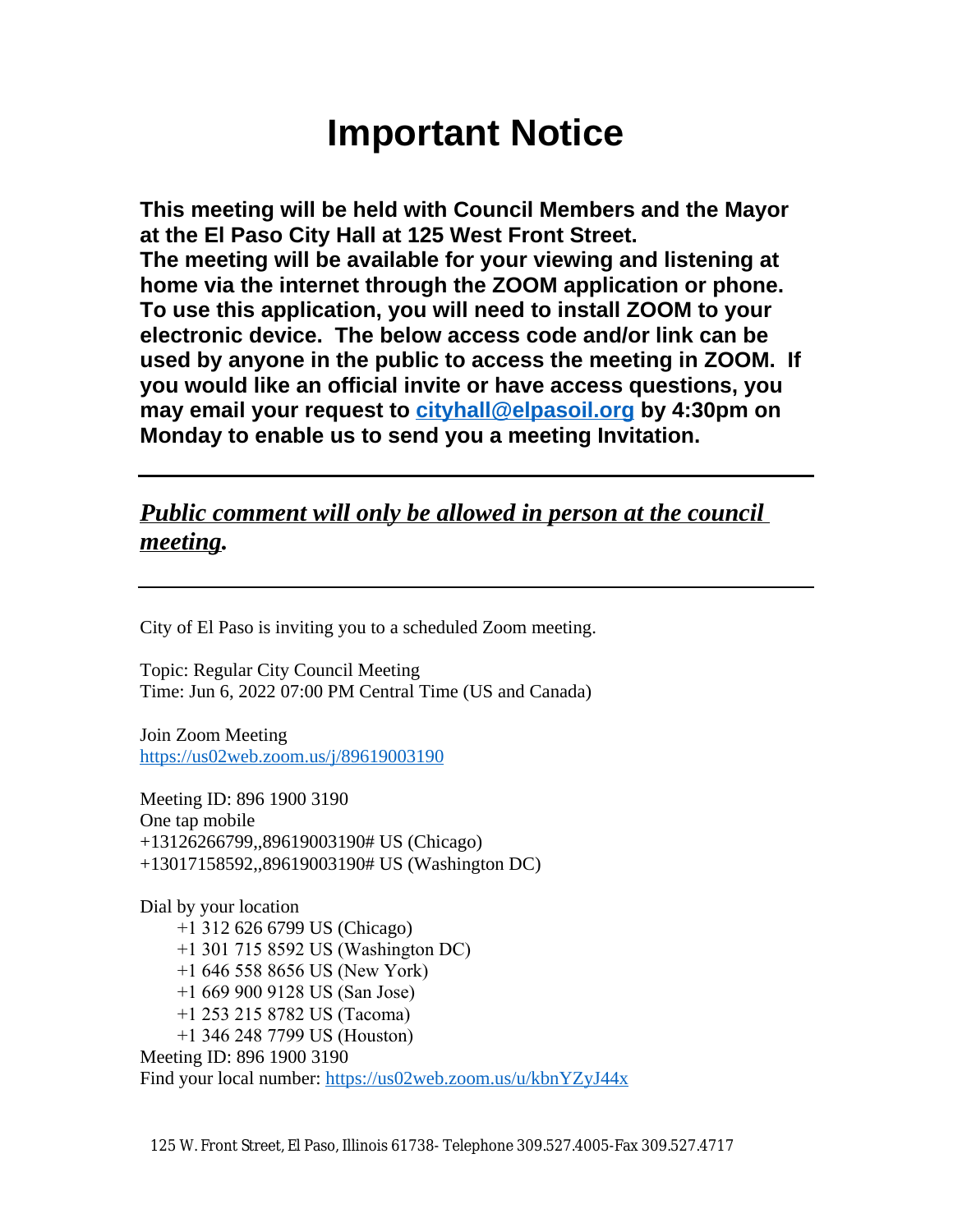CITY OF EL PASO CITY COUNCIL MEETING AGENDA El Paso City Hall 125 West Front Street Monday June 6, 2022 7:00 PM

#### **1. Call to Order:**

#### **2. Pledge of Allegiance:**

#### **3. Roll Call:**

| <b>JW Price</b>               | Mayor    |
|-------------------------------|----------|
| <b>Thad Mool</b>              | Ward I   |
| <b>Will Moore</b>             | Ward I   |
| <b>Alex Brucker</b>           | Ward II  |
| Mary Ellen Kilpatrick Ward II |          |
| Jenny Staulcup                | Ward III |
| <b>Brandon Barker</b>         | Ward III |

## **4. Approval of Agenda:**

#### **5. Consent Agenda:**

- A. Consideration and approval of the minutes for the May 16<sup>th</sup>, 2022 City Council Meeting.
- B. Consideration and approval of the Register of Bills from May 17<sup>th</sup>, 2022 to June 6<sup>th</sup>, 2022.
- C. Consideration and approval of the Treasury Report for May 2022.
- **6. Public Comments:**
- **7. Old City Council Business:**
- **8. New City Council Business:**